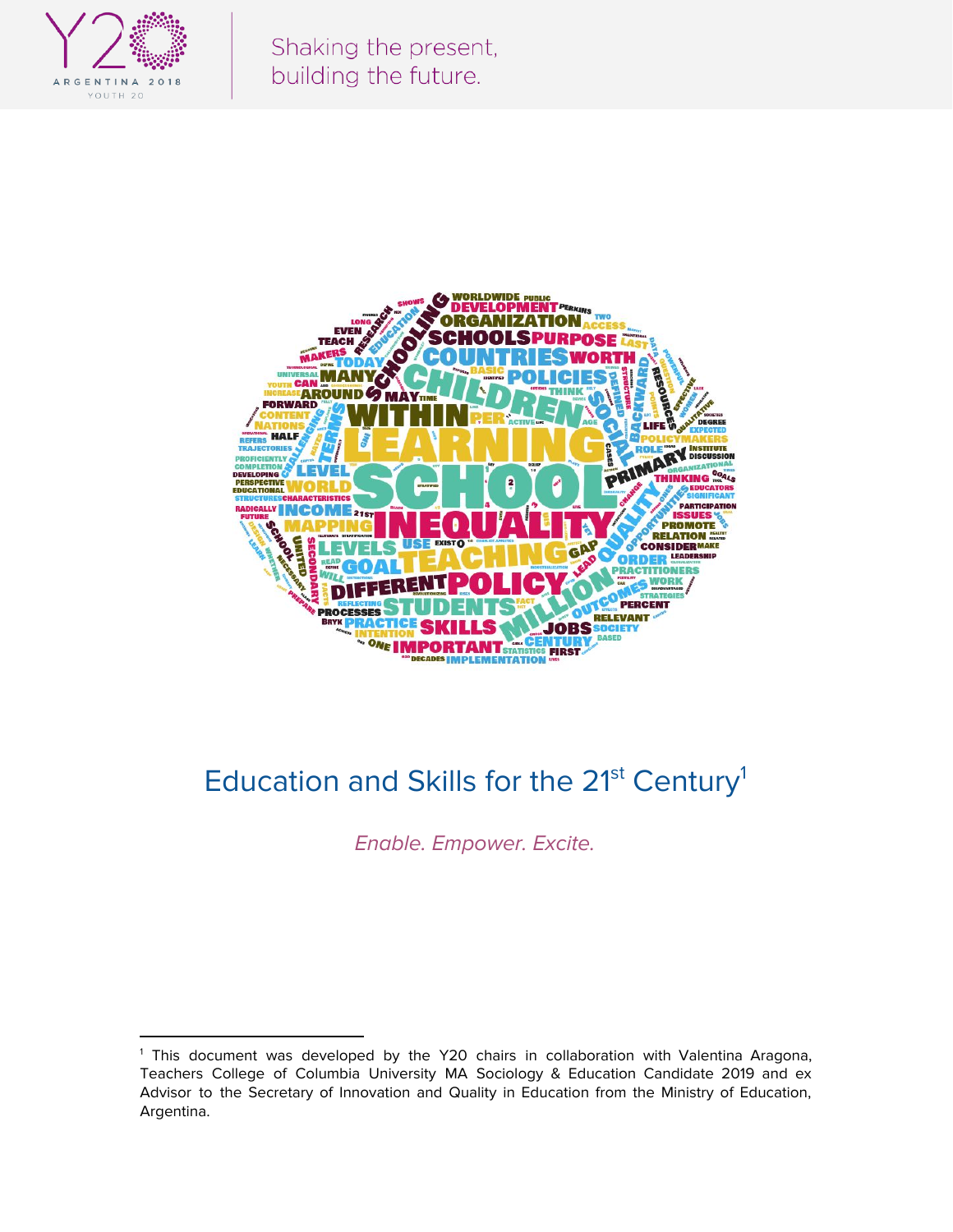

# 1. Introduction

While we are here in this meeting, an electric car, launched by the most powerful operational rocket, is cruising space with the purpose of revolutionizing the aerospace market. Humans are using the equivalent of 1.6 Earths to provide the resources we use and absorb our waste. Currents trends, as exposed by the World Economic Forum (2016) report "Future of Jobs", are leading to the loss of 7.1 million jobs by 2020. More than half of the children in school today will work in "jobs that are radically different- many of which may not even exist yet challenging us to consider what educators and policymakers should do to prepare for this uncertain future" (Bakhshi, Downing, Osborne and Schneider, 2017). In a world that is showing such unprecedented rhythm of change and flow of information, the question all governments and decision makers are facing within the education system is:

> **What is the role of education in the 21st century?**

Quality of Education is the fourth of the seventeen goals defined by United Nations to transform the world. The goal intention is linked to access and quality: "Ensure inclusive and quality education for all and promote lifelong learning". In this regard, some of the facts and figures that lead to the definition of the goal are:

- **Enrollment** in primary education in developing countries has reached 91 percent but 57 million children remain out of school
- An estimated 50 percent of out-of-school children of primary school age live in **conflict-affected areas**
- 103 million youth worldwide **lack basic literacy skills**, and more than 60 percent of them are women

Other important facts that we could add to the ones mentioned above are:

More than half of the children in school today will work in "jobs that are radically different from today - many of which may not even exist yet challenging us to consider what educators and policymakers should do to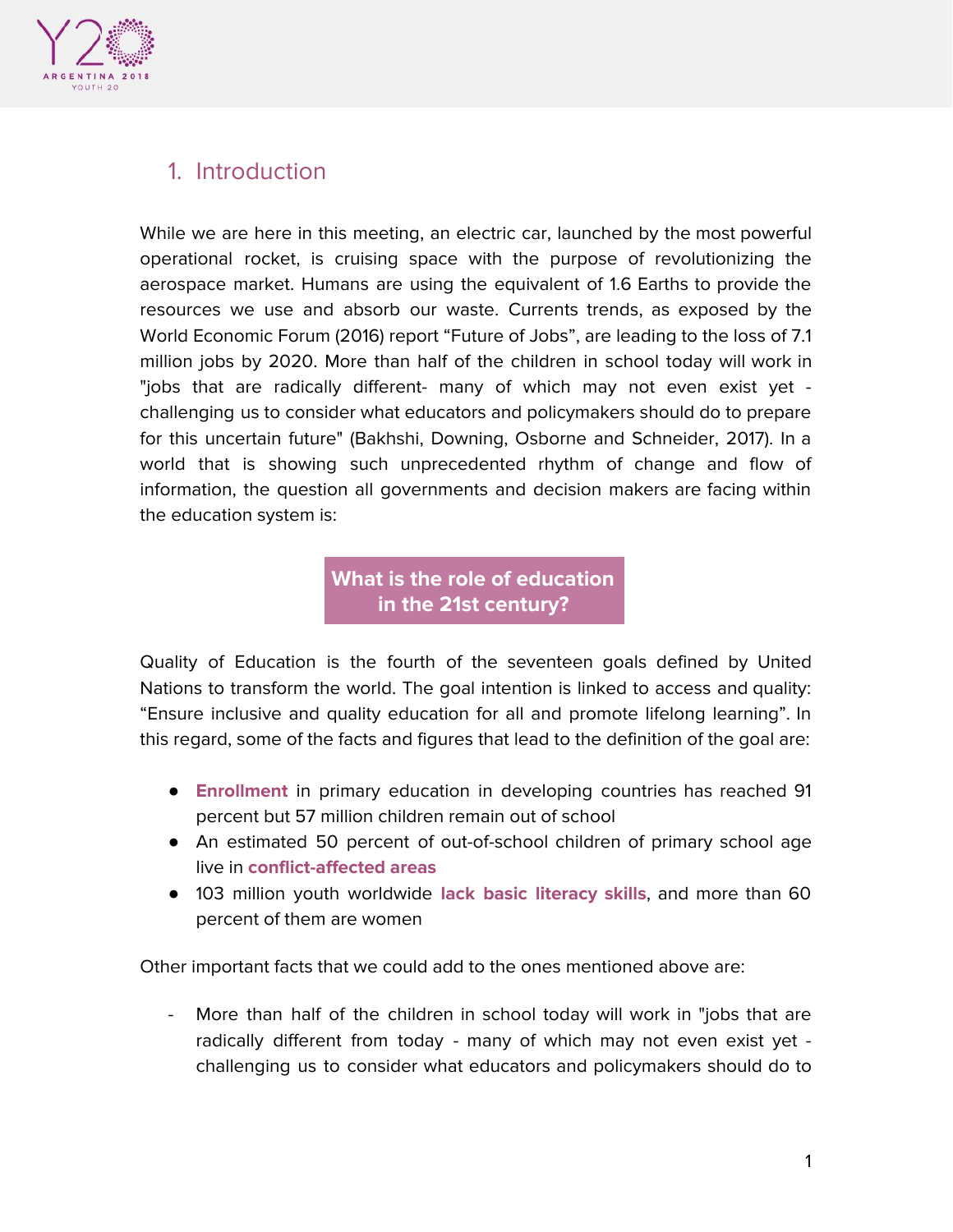

prepare for this uncertain future"(Bakhshi, Downing, Osborne and Schneider, 2017),

- About 264 million children and youth are out of school, according to the UNESCO Institute for Statistics' (UIS') data for the school year ending in 2015.
- Jobs that require routine manual and thinking skills are giving way to jobs that involve higher levels of knowledge and applied skills, like expert thinking and complex communicating (Trilling & Fadel 2009)
- In the world's poorest countries, nearly one in four children are engaged in work that is potentially harmful to their health (UNICEF, 2017)
- In developing countries, the gap in primary school completion rates between the richest and the poorest children is more than 30% points.

The purpose of education has changed over the last decades. Our first suggestion is to start by reflecting upon the contemporary ultimate goal of education systems and analyzing how policies related to the goal deal explicitly and implicitly with different issues such as inequality, diversity, and quality in education.

Some questions that may help us lead the process are: What are we preparing students for? Is it for social mobility (the possibility of moving upward through the social structure)? Is it for the labor market? For preparing them to become active and committed social citizens? In this sense, the first question we should discuss is:

**What is the goal of education?**

## 1. Objectives

Education is the major collective experiment of humanity and one of the most challenging issues of contemporary society. Schools are embedded within larger structures that set parameters that shape the nature of interactions and experiences (Lewis & Diamond, 2015) and, in many cases, reproduce inequality by perpetuating social stratification and divisions. This Task Force intention is to open the discussion around the demands that this century is bringing for education and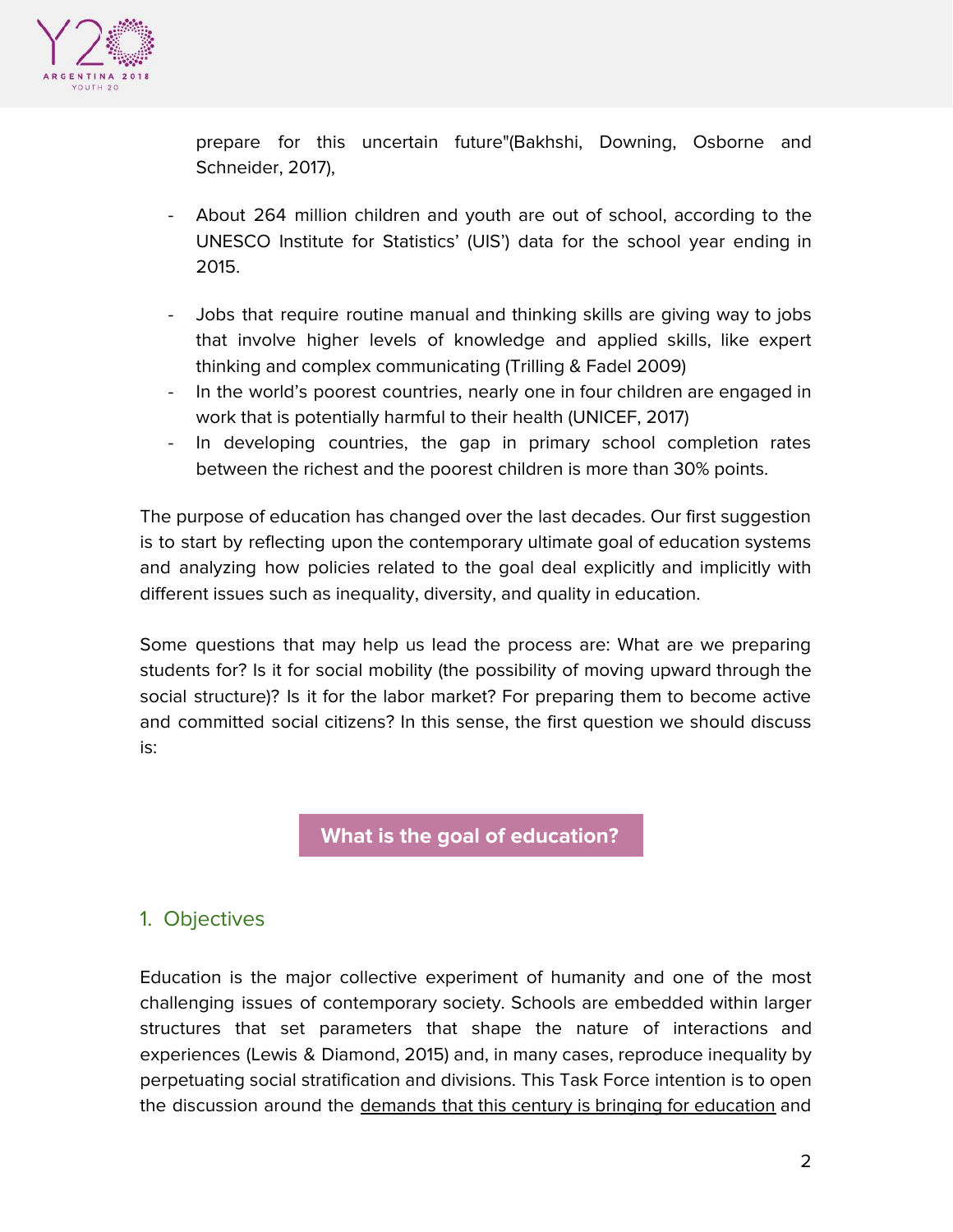

the possible public policies for promoting relevant and significant learning through social justice (which implies decreasing the influence of disadvantaged backgrounds characteristics over school trajectories and outcomes).

The Education and Skills for the 21st Century Task Force will focus on the most pressing issues and trends in today's education systems and its interactions with other sectors and areas of human development.

Education is the major collective experiment of humanity, and one of the most challenging aims. Policy suggestions and projects that address the issues related to this Task Force should include the perspective of various stakeholders that have connections with the Education and Training world and consider different options on promoting relevant and significant learning.

We aim to trigger the dialogue and information exchange for young delegates to generate informed and relevant policy suggestions, as well as promote public and social innovation projects on the matter. During the Y20 process we expect to:

- **1.** Reach a common understanding of what the purpose of education is.
- **2.** Define what is worth teaching and learning (based on evidence) in relation to the established purpose of education.
- **3.** Identify the role of the different stakeholders involved in education processes.
- **4.** Propose a series of public policies based on the goals defined and design a theory of action to bridge the gap between policy and practice.
- **5.** Propose a series of social and public innovation projects that can be carried out by individuals, organisations and communities to face the challenges and trends related to the future of education and skills training.
- 1. Provide information to the governments to complement traditional education data, by leveraging alternative data sources adapted to the 21st century needs.

# 2. Current Trends, Challenges and Opportunities

### 2.1. Reducing Inequality

Education is normally perceived as a powerful equalizer that bridges individuals with economic opportunities and well-being. Most research about the link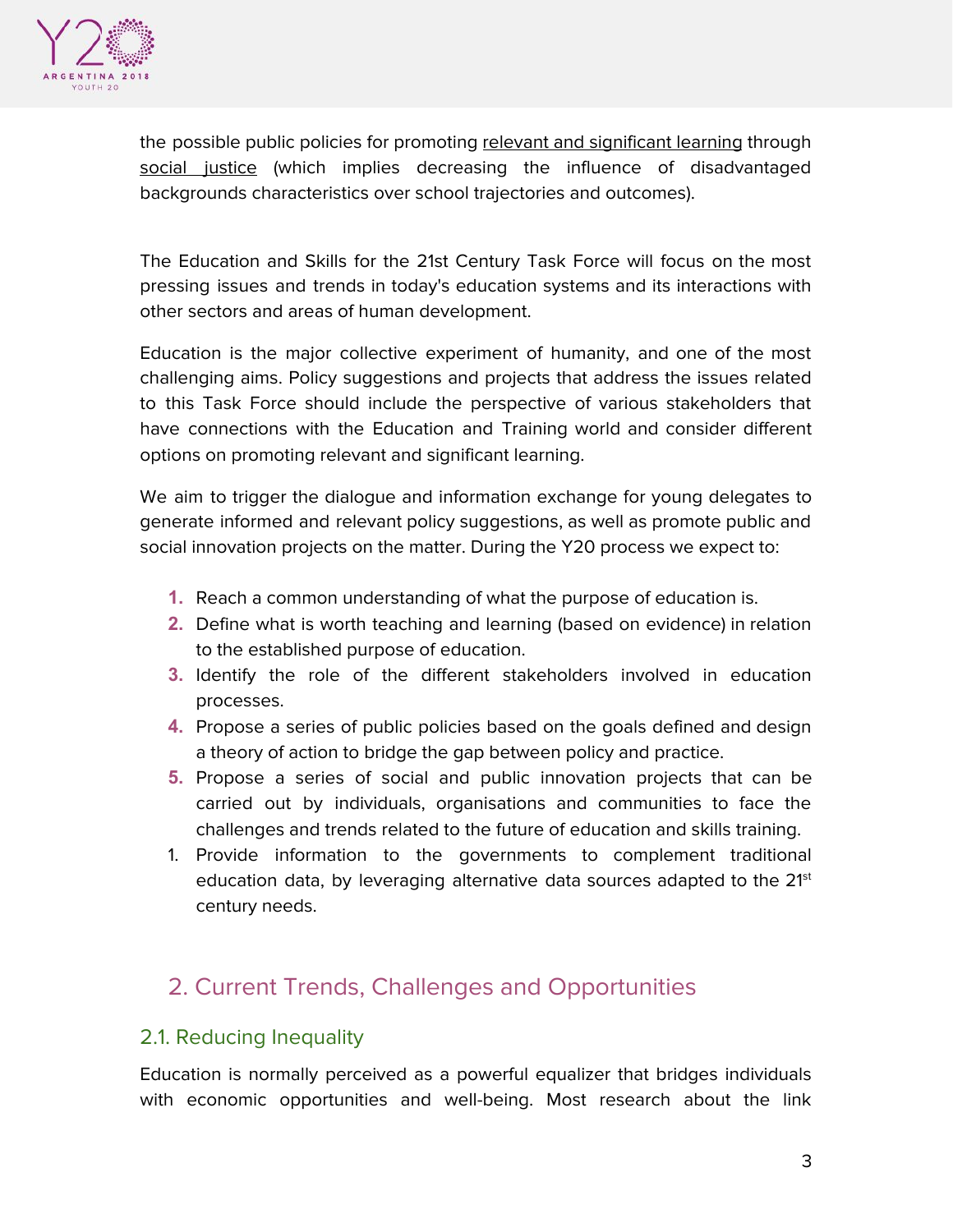

between some measure of schooling and the degree of income inequality conclude that an increase in mean schooling reduces income inequality and that there is a direct relation between inequality of schooling and inequality of income (Ram, 1990).

From a worldwide perspective, reducing inequality in access to schooling became a key concern (Ram, 1990) as the rise of globalization (that includes divergent and polarized points of view) generated debate whether it came at the cost of growing inequality (Mills, 2009).

Inequality in education outcomes can be identified in two levels: quantitative and qualitative. Quantitative refers to the degree a school level is not universal; an example is high school completion in the first half of the 20<sup>th</sup> century. Qualitative refers to the quality of education and options within universal levels. Socioeconomic advantages allow groups within society to use their advantages in order to secure quantitative and qualitatively better education (Lucas, 2001) Uneven academic outcomes based on race, social class or gender show that there is a reflection to be done in terms of the goal of education within societies as schools adopted highly stratified structures (Labaree, 1997). One of its expressions is the emerging hierarchy of levels and its upward expansion; the other is linked to qualitative distinctions between schools within each level.

Life expectancy and school participation increase with the income of each country. In this context, the Human Development Index (HDI) developed by the United Nations Development Programme (UNDP) introduced a new perspective in terms of criteria for assessing the development of countries. Its components include life expectancy at birth, expected years of schooling, mean years of schooling, and gross national income per capita (GNI). The long and healthy life and knowledge dimensions are included to the measurement, as GNI indicator by itself does not explain fully what has to be measured and observed in order to promote and encourage human development. In terms of inequality within countries, the public sector plays a crucial role. Some of the indicators that provide insight about educational priorities are the estimation of educational expenditures per student, level of education per student and the number of students per teacher per level of education (Frankema, 2008)

Data released in 2017 by the UNESCO Institute for Statistics (UIS) shows that 617 million children and adolescents worldwide are not reaching minimum proficiency levels in reading and mathematics. The most alarming fact is that that two-thirds of the kids who are not learning are in fact in school. Of the 387 million primary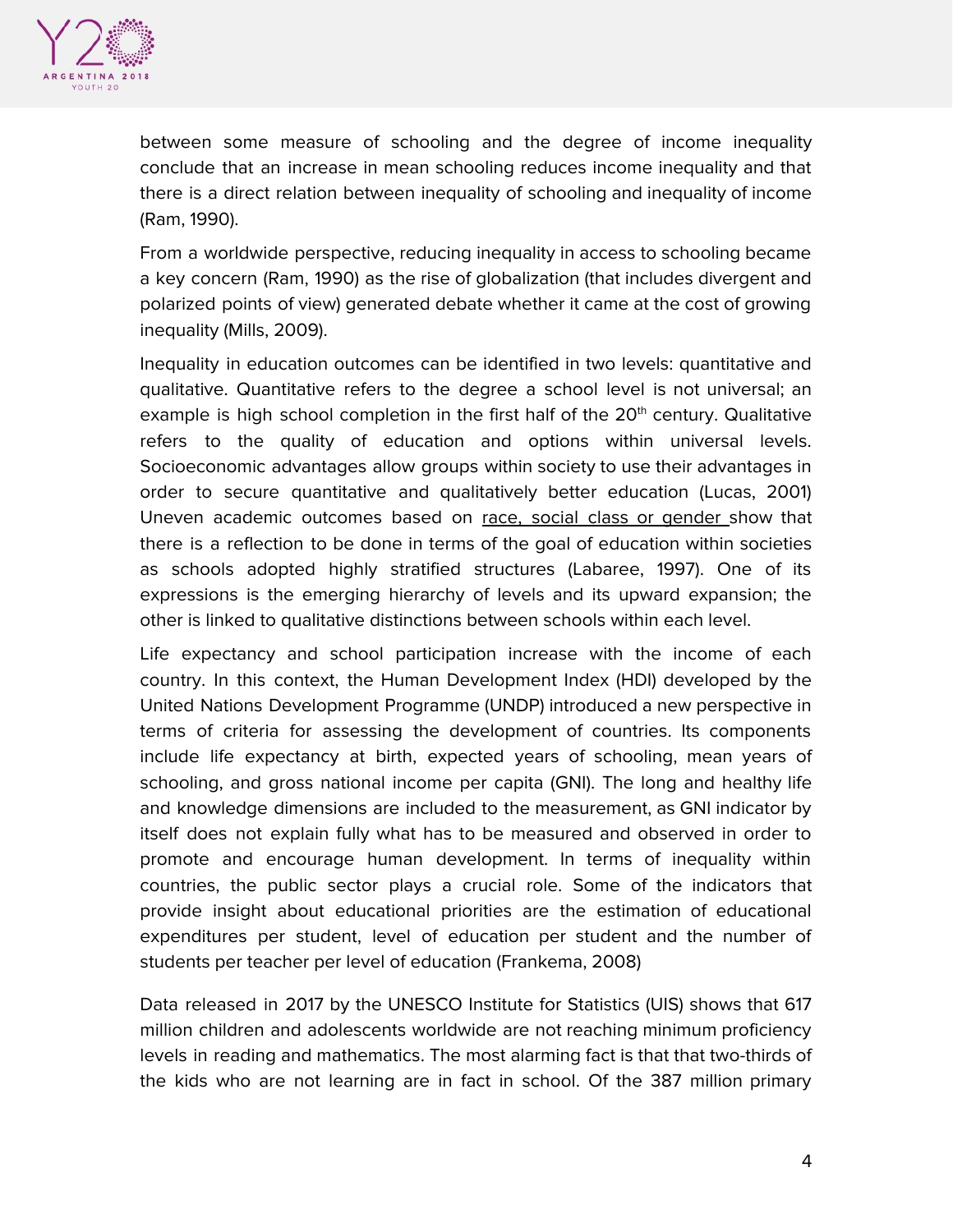

school-age children unable to read proficiently, 262 million (or 68%) are in school. There are also about 137 million adolescents of lower secondary school age unable to read proficiently, even though they are in school.

| <b>Resources:</b>                                                                                                |
|------------------------------------------------------------------------------------------------------------------|
| <b>World Inequality Database on Education</b><br>https://www.education-inequalities.org/                         |
| - Human Development Report 2016<br>http://hdr.undp.org/sites/default/files/2016_human_devel<br>opment_report.pdf |
| - Pisa 2015 results<br>https://www.oecd.org/pisa/pisa-2015-results-in-focus.pdf                                  |

According to the United Nations 53% of the world's out-of-school children are girls and 2/3 of the illiterate people in the world are women. The gender inequality in education has effects not only in levels of economic development but in health, diet, fertility rates and access to jobs.

**To what extent are these issues part of your education system? if they are not, what other issues can you identify?**

**Hint**: some of the important indicators to be taken into account for this analysis are pupil/teacher ratio, average cost per pupil, geographical distance to school facilities, enrollment, drop-out, and national and international assessment.

### 2. What is worth teaching and learning in the 21<sup>st</sup> century?

After identifying the role of education, taking into account the characteristics of each particular context, we can think about what is worth teaching and learning and how to do it. Since the purpose of education shapes the elaboration of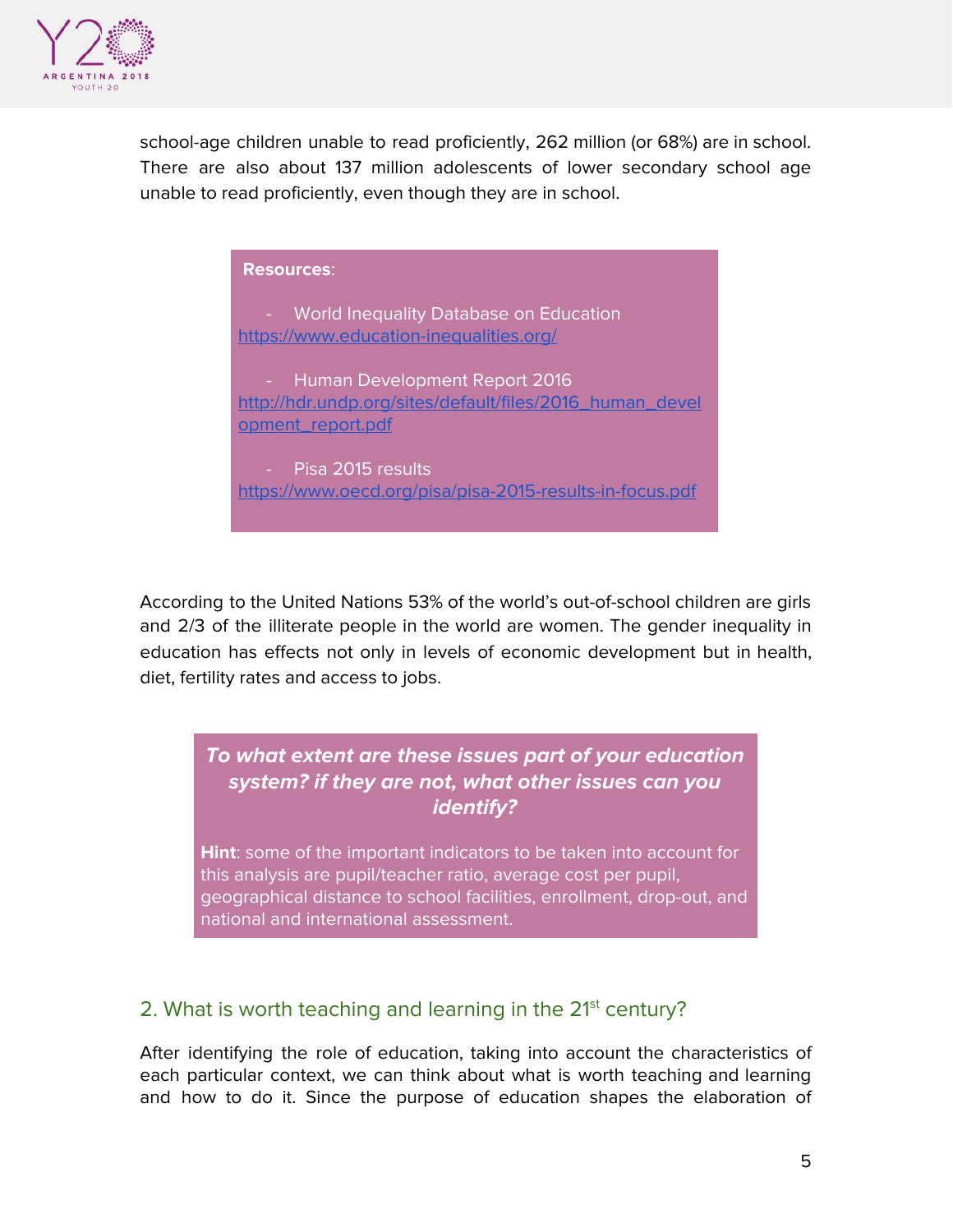

curriculums and content standards it is important to think the relation of what is worth teaching and learning within the previously defined goal of education.

For this exercise, we suggest a tool that helps with policy design: backward mapping. In many cases, policy is thought from the top to the ground and separately from implementation processes (forward mapping). As Elmore (1980) research reveals, one of the most important issues that rises from the forward mapping is the belief that policymakers are the ones who control organizational, political, and technological processes of implementation. On the contrary, backward mapping strategy proposes a different logic as it starts with the last possible stage in the lowest level of the processes. In terms of education, we could backward map the process of elaborating policies in the following order:

| Teaching and         | School                    | <b>District</b> | State/provinc | National                               |
|----------------------|---------------------------|-----------------|---------------|----------------------------------------|
| learning             | leadership                | (supervisors)   | e policies    | Ministry/                              |
| (Classroom)<br>$\gg$ | and<br>organisation<br>>> | $\gg$           | $\gg$         | Department<br>of Education<br>policies |

#### **Teaching and Learning**

The trends lead us to consider the opportunities for an education system that develops skills alongside teaching content, encouraging students to become active and life-long learners. But at the same time, data suggests that current school systems around the world are struggling to achieve basic learning outcomes. Even in the most developed countries, secondary education has the highest dropout rate, especially among most vulnerable communities. The discussion around quality education faces two main questions: what and how to teach in order to make learning meaningful, useful and relevant.

*●* What should schools teach and learn?

Critical thinking, problem-solving, resilience, communication, creativity, empathy, and collaboration are some of the most mentioned skills that experts from all around the world are considering to be fundamental for life and professional development on the 21st century. Perkins (2014) exposes that schools are teaching a lot of things that are not going to matter in the students' lives. There have been long and complex discussions regarding school curriculums, basic content and skills for what Perkins (2014) explains as educating for the unknown.

*●* How should schools teach and learn?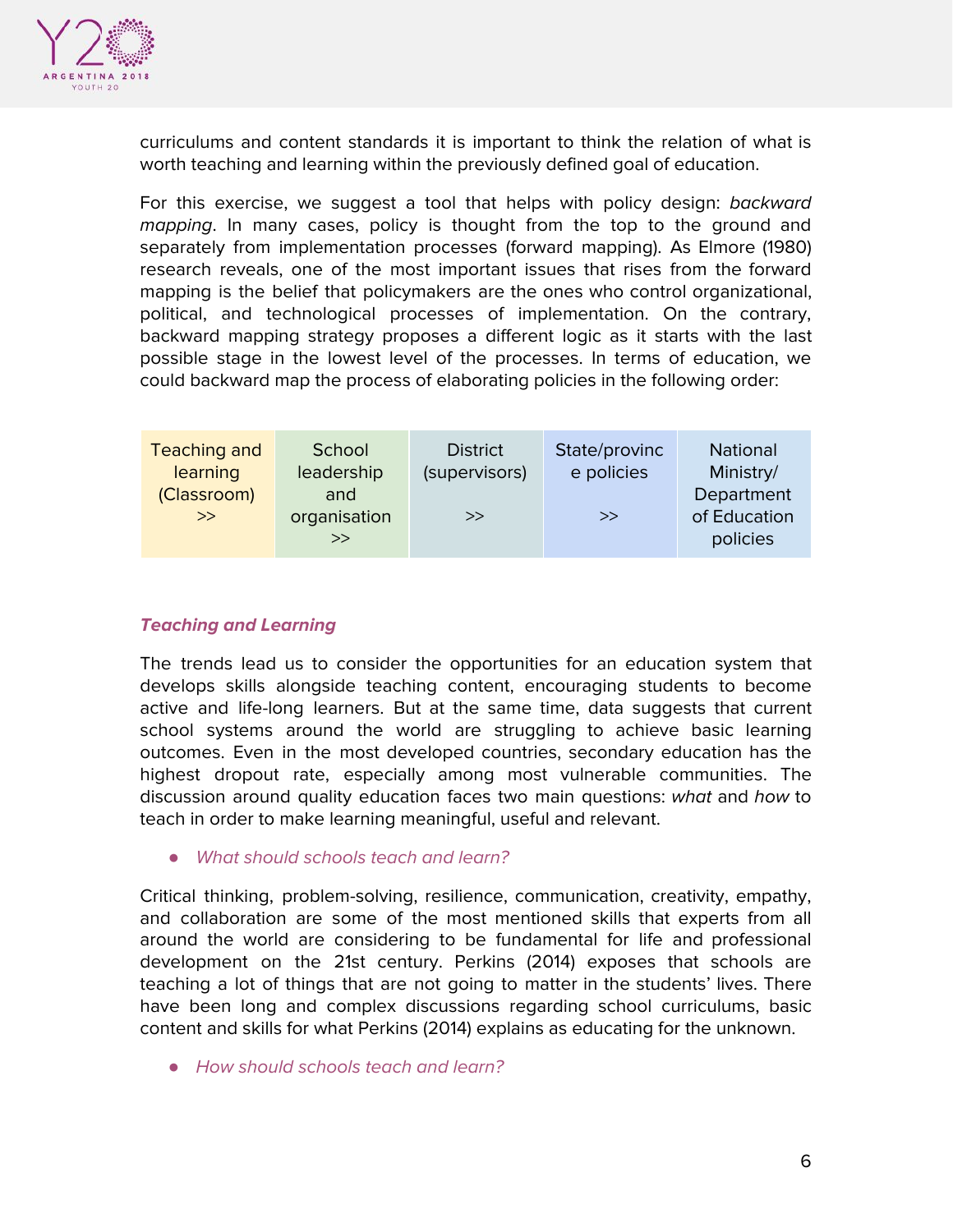

Schools have changed drastically over the last decades. Globalization, migration, technology, research discoveries, and new forms of interaction are some of the elements that forced the need of change in terms of instruction. School organization and classroom policies of traditional education were defined in the base of the needs of industrialization and a different society. Teacher preparation and classroom strategies differ widely across cultures and the different contexts.

**In accordance with the established goal for education, available research, empirical evidence and your own education experience: What knowledge, capabilities and skills should school guarantee? How should instruction look like in the contemporary societies?**

#### **School leadership and organization**

School organization has an important role influencing teaching and learning. Some of the important elements included are school size, use of space and time, support of students, reward structure, disciplinary environment, parent participation, and community involvement. What organizational strategies within the school will facilitate the desired goals for teaching and learning? Research shows that the quality of the principal's leadership is a critical factor in determining whether the school moves forward to improve learning opportunities for students (Sebrina & Bryk, 2000; Bryk, 2010; Leithwood & Riehl, 2003; Printy 2010).

#### **What type of school leadership and organisation we need to guarantee the expected outcomes?**

# 3. How do we translate intentions into policy and bridge the gap between policy and practice?

If we follow the steps of backward mapping, after reflecting about what is worth teaching and learning and what school organization is necessary for significant and relevant school trajectories, we can think about state and national policies that promote and encourage its effective practice. Policy and practice, many times, are portrayed in conflict as policy makers (who define the problem and device remedies but are not the problem solvers) rely on practitioners who might respond differently from what is expected. This is what we perceive as the gap between intention and reality or policy and implementation. The allocation and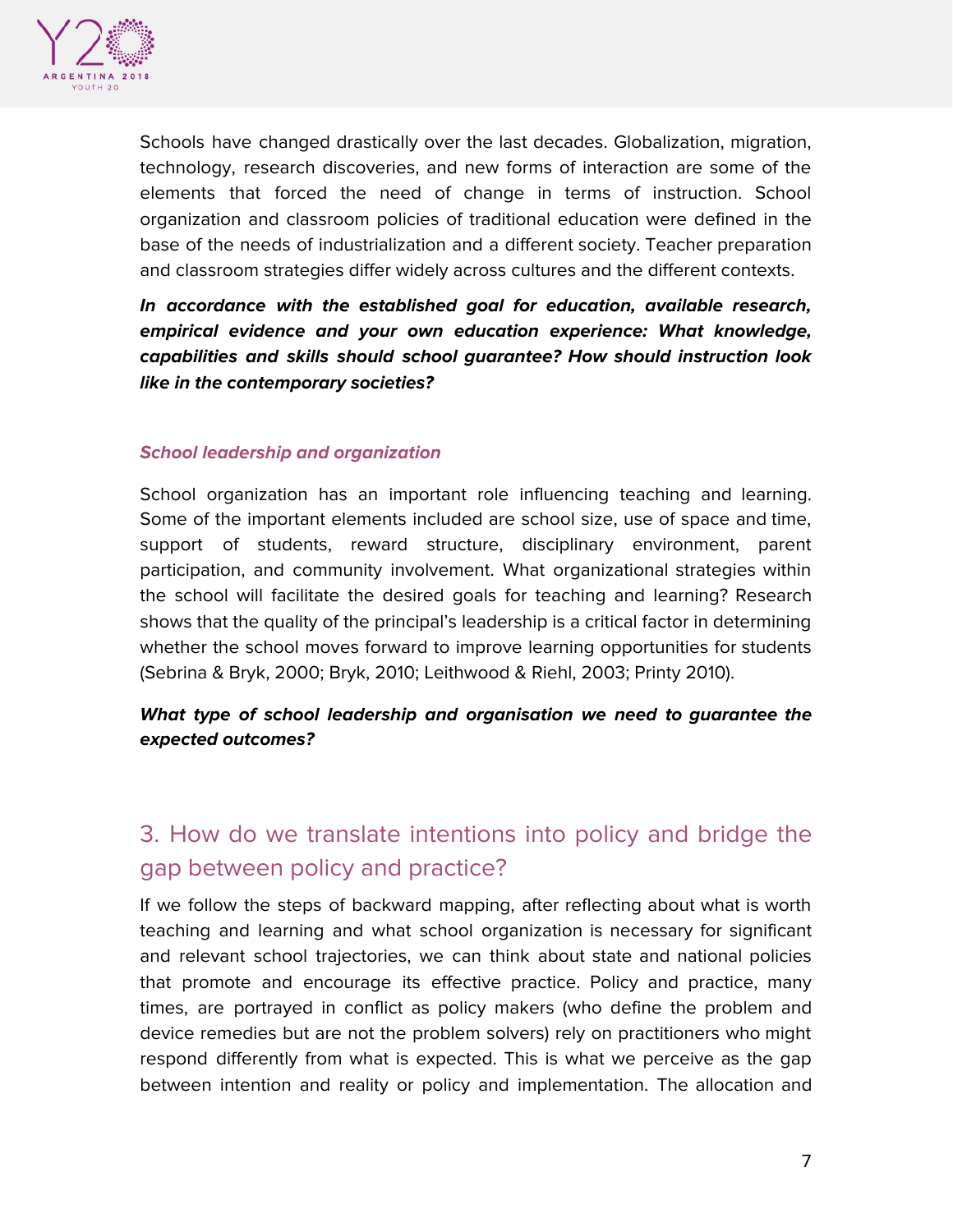

regulation of resources for itself is not effective if there is no cultivation of the practitioners' use of policy. However, practitioners depend on policy makers for the resources (ideas, incentives, money) that may enable solutions (Cohen, Moffit & Goldin, 2007)

**Taking into account your understanding of what is worth teaching and learning, and what school organisation is needed, what policies do you think will best suit and guarantee the process? And what social innovation projects can have a positive impact on this transition?**

### References

Bryk, A. (2010). Organizing schools for improvement. *Phi Delta Kappan*, 91(7), 23-30.

Bakhshi, H., Downing, J., Osborne, M. and Schneider, P. (2017). "The Future of Skills: Employment in 2030". Oxford Martin School, Pearson and Nesta. London. Link:

<https://www.bl.uk/collection-items/the-future-of-skills-employment-in-2030>

- Cohen, D. K., Moffitt, S. L., & Goldin, S. (2007). Policy and practice: The dilemma. American Journal of Education, 113, 515-548.
- Elmore, Richard F. (1980). Backward mapping: Implementation research and policy decisions. Political Science Quarterly, 94(4), 601-616.
- Fadel, C., Bialik, M., & Trilling, B., (2015). Four-Dimensional Education: The competencies learners need to succeed. Boston, MA: The Centre for Curriculum Redesign.
- Frankema, E. (2008). Comparing the Distribution of Education across the Developing World, 1960-2005: What Does the Grade Enrollment Distribution Tell about Latin America? Social Indicators Research, 88(3), 437-455.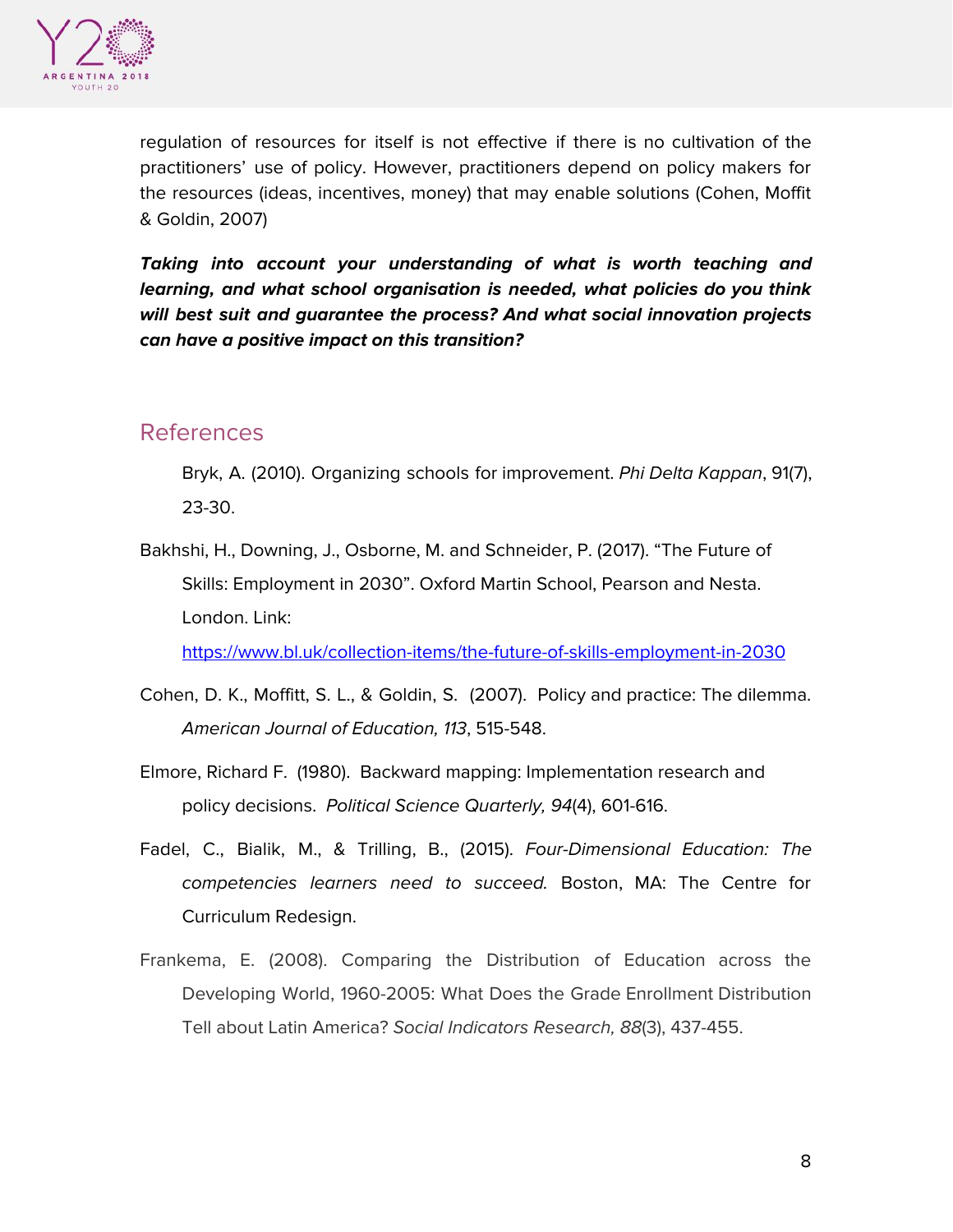

- Globalization and Inequality: A Norwegian Report. (2000). Population and Development Review, 26(4), 843-848.
- Global Footprint Network. (2016). How the Footprint Works. Retrieved from https://www.footprintnetwork.org/our-work/ecological-footprint/

Global Partnership for Education. (2016). GPE Results Report. Washington, DC.

- International Comission of Financing Global Education Opportunity. (2016) The Learning Generation.
- Labaree, D., F. (1995) Public goods, private goods: The American struggle over educational goals. American Educational Research Journal 34:39-81
- Leithwood, K. A., & Riehl, C. (2003). What we know about successful school leadership. Philadelphia, PA: Laboratory for Student Success, Temple University.
- Lewis, Amanda E., & John B. Diamond. 2015. Despite the best intentions: How racial inequality thrives in good schools. Oxford University Press
- Lucas, S. R. (2001). Effectively maintained inequality: Education transitions, mobility and social background effects. American Journal of Sociology 106, 1642-1690.
- Mills, M. (2009). Globalization and Inequality. *European Sociological Review, 25*(1), 1-8.
- Perkins, D. (2014). Future wise: Educating our children for a changing world. San Francisco, CA: Jossey-Bass.
- Printy, S. (2010). Principals' influence on instructional quality: Insights from US schools. School Leadership & Management, 30(2), 111-126.